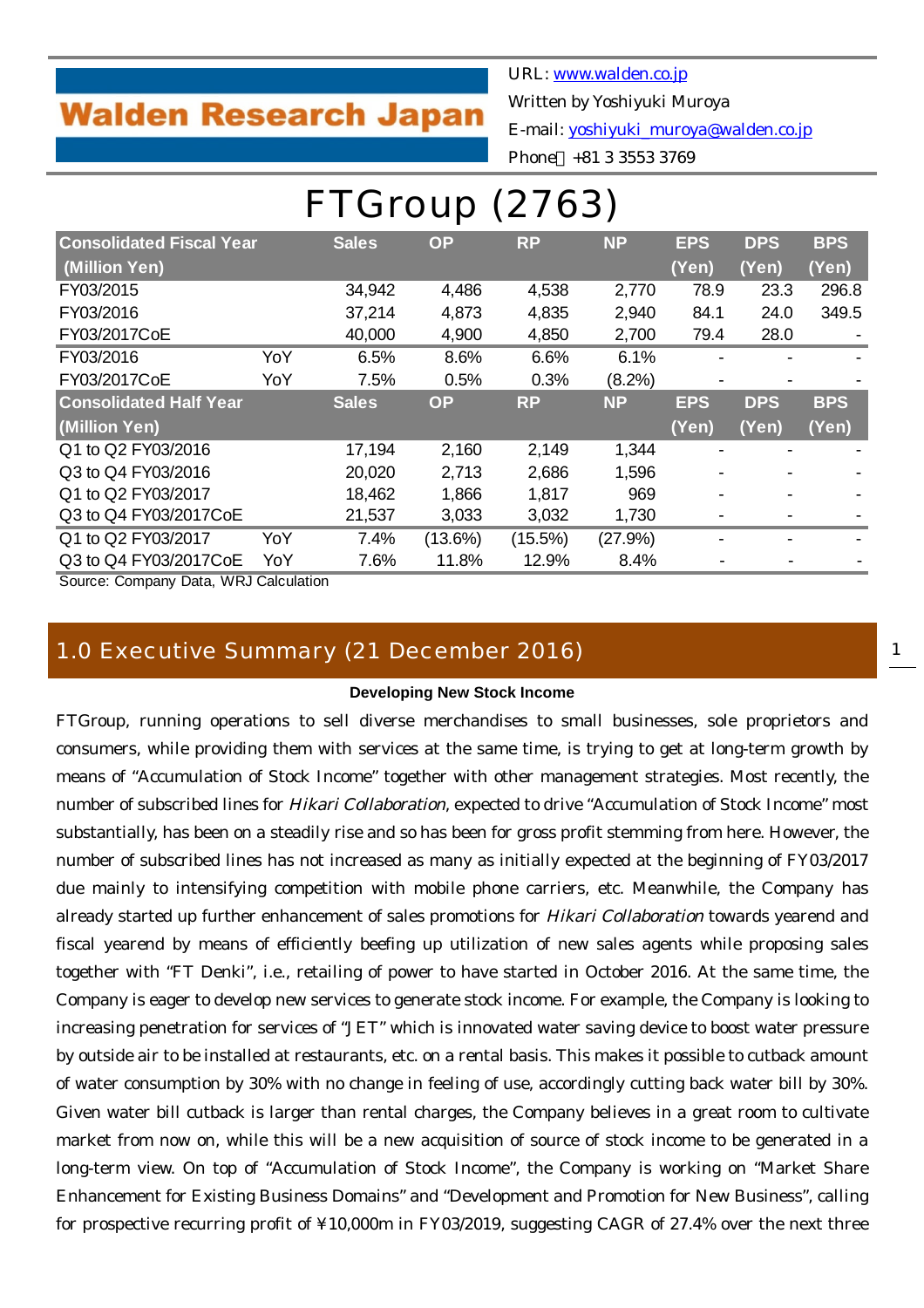years based on recurring profit of ¥4,835m in FY03/2016 results.

In Q1 to Q2 FY03/2017, sales came in at ¥18,462m (up 7.4% YoY), operating profit ¥1,866m (down 13.6%) and operating profit margin 10.1% (down 2.5% points). By business segment, Corporate Business saw sales of ¥14,834m (down 0.8%), segment profit of ¥2,100m (down 18.0%) and segment profit margin of 14.2% (down 3.0% points), while sales of ¥3,787m (up 54.0%), segment loss of ¥167m (versus segment loss of ¥231m during the same period in the previous year) and segment profit margin negative 4.4% (up 5.0% points) for Consumer Business. On the Corporate Business side, sales were buoyant for LED lighting, UTM (Unified Threat Management or abbreviation for UTM appliance to cope with security issues with comprehensive integrity) & servers, Hikari Collaboration and ISP services, while sales of OA equipment represented by copiers were adjusted and so were commissions to be received associated with this from suppliers. Thus, sales as a whole for Corporate Business have failed to increase over the previous year and this had a lot to do with the Company's strategy to spend own resources on long-term sales growth rather than short-term. For example, 173 new graduates out of 199 as a whole hired this April have been assigned on the Corporate Business side, which was the largest ever. Thus, the Company does aggressively invest in resources to drive long-term sales. However, short-term, this has resulted in lowering productivity, according to the Company. At the same time, the Company has spent resources on preparation to cultivate new customers in H2 by creating prospect customer list, etc. rather than beefing up sales to existing customer base. On the Consumer Business side, sales of Hikari Collaboration and ISP services doubled over the previous year, but reductions of segment loss were limited as expenses to acquire new subscribed lines also increased.

FY03/2017 Company forecasts are going for prospective sales of ¥40,000m (up 7.5% YoY), operating profit of ¥4,900m (up 0.5 ) and operating profit margin of 12.3% (down 0.8% points). By business segment, Company forecasts are going for prospective sales of ¥32,000m (up 1.0%), segment profit of ¥5,200m (down 7.8%) and segment profit margin of 16.3% (down 1.6% points) on the Corporate Business side, while prospective sales of ¥8,000m (up 34.3%), segment loss of ¥100m (versus segment loss of ¥351m in the previous year) and segment profit margin of negative 1.3% (up 4.6% points) on the Consumer Business side. In regards to Corporate Business, the Company is looking to increasing sales of LED lighting in particular. In Japan, the Company's strategy to focus on sales of LED lighting for stores is expected to be successful, while sales overseas are to be driven by startup of operations of new local subsidiary in Philippines on a full-fledged basis, preceded by those of Thailand. On the Consumer Business side, the Company is to promote new subscriptions of its Hikari Hayatoku though the use of call center and direct sales. Hikari Hayatoku represents Hikari Collaboration services to be provided to consumers, accounting for bulk of total. The number of subscribed lines stood at 50,225 as of the end of FY03/2016, while Company forecasts assume 110,000 as of the end of FY03/2017. However, the Company suggests progress rate was no more than 36.5% as of the end of Q2.

IR Representative: Corporate Management  $(+81 3 5847 2762 \text{ info} \text{ i}$ r@ftgroup.co.jp)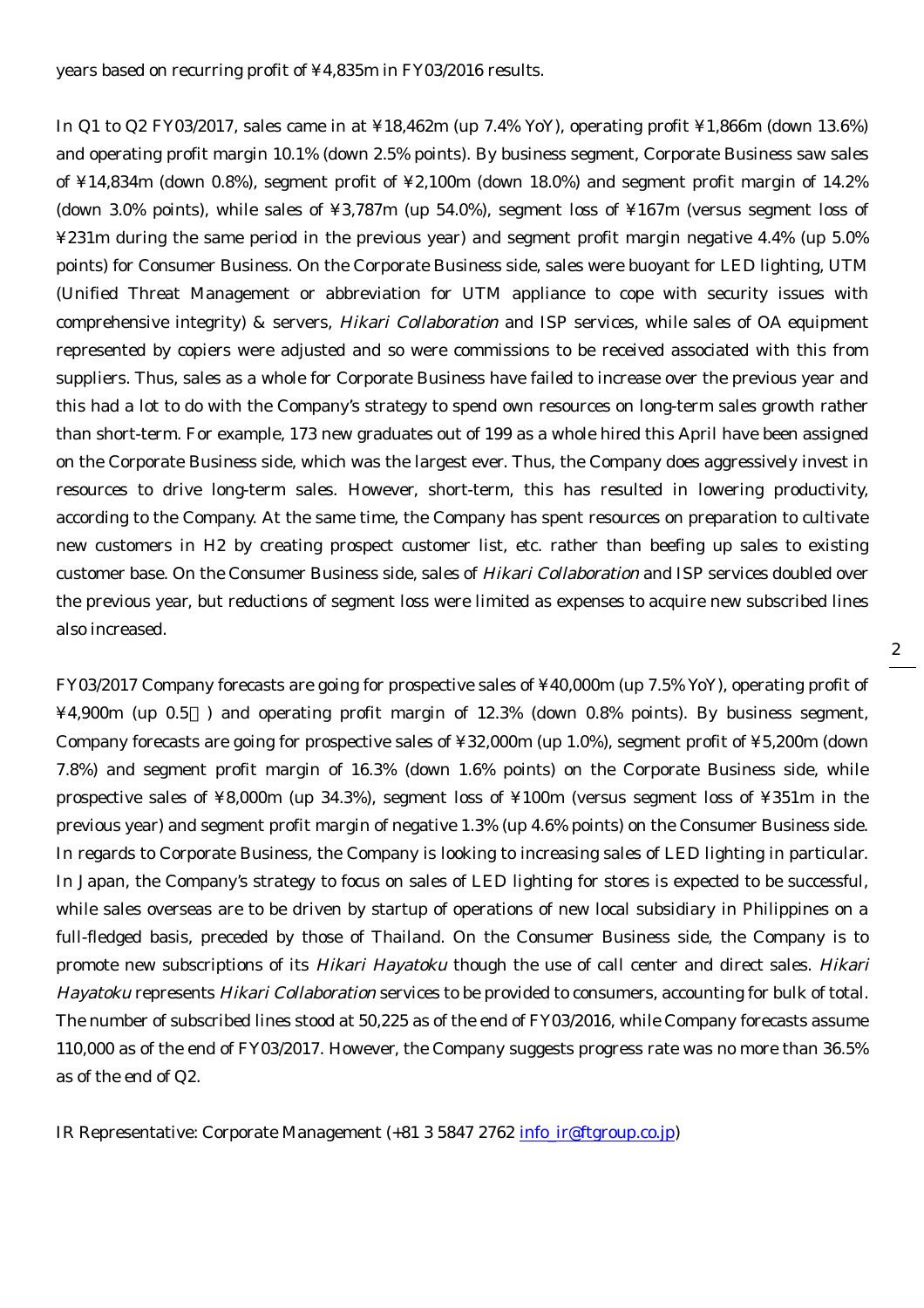# 2.0 Company Profile

**Selling Diverse Merchandises to Small Businesses, etc.**

|                       | cinity Diverse merchandises to Unidii Dusinesses, etc.                                                                                                                                                                                             |
|-----------------------|----------------------------------------------------------------------------------------------------------------------------------------------------------------------------------------------------------------------------------------------------|
| <b>Company Name</b>   | FTGroup Co., Ltd.<br><b>Company Website</b><br><b>D</b> FT Group<br><b>Share Price</b>                                                                                                                                                             |
|                       | <b>Future Transmission Group</b>                                                                                                                                                                                                                   |
| <b>Established</b>    | 1 August 1985                                                                                                                                                                                                                                      |
| Listing               | 12 March 2003: Tokyo Stock Exchange JASDAQ Standard (Ticker: 2763)                                                                                                                                                                                 |
| Capital               | ¥1,344m (As of the end of September 2016)                                                                                                                                                                                                          |
| No. of Shares         | 36,283,200 shares, including 2,612,764 treasury shares (As of the end of Sep. 2016)                                                                                                                                                                |
| <b>Main Features</b>  | More than 90% exposed to small businesses whose headcounts below 20 and sole<br>proprietors on the Corporate Business side<br>HIKARI TSUSHIN, INC., the parent company since 27 June 2013<br>Major expectations for "Accumulation of Stock Income" |
| <b>Businesses</b>     | . Corporate Business<br>. Consumer Business                                                                                                                                                                                                        |
| <b>Top Management</b> | Chairman and Representative Director: Makoto Kuroyanagi<br>President and Representative Director: Makoto Ishida                                                                                                                                    |
| <b>Shareholders</b>   | HIKARI TSUSHIN, INC. 37.8%, H-Communications, Inc. 10.6%, Makoto<br>Kuroyanagi 10.0% (As of the end of September 2016)                                                                                                                             |
| <b>Headquarters</b>   | Chuo-ku, Tokyo, JAPAN                                                                                                                                                                                                                              |
| No. of Employees      | Consolidated: 1,652, Unconsolidated: 182 (As of the end of September 2016)                                                                                                                                                                         |

Source: Company Data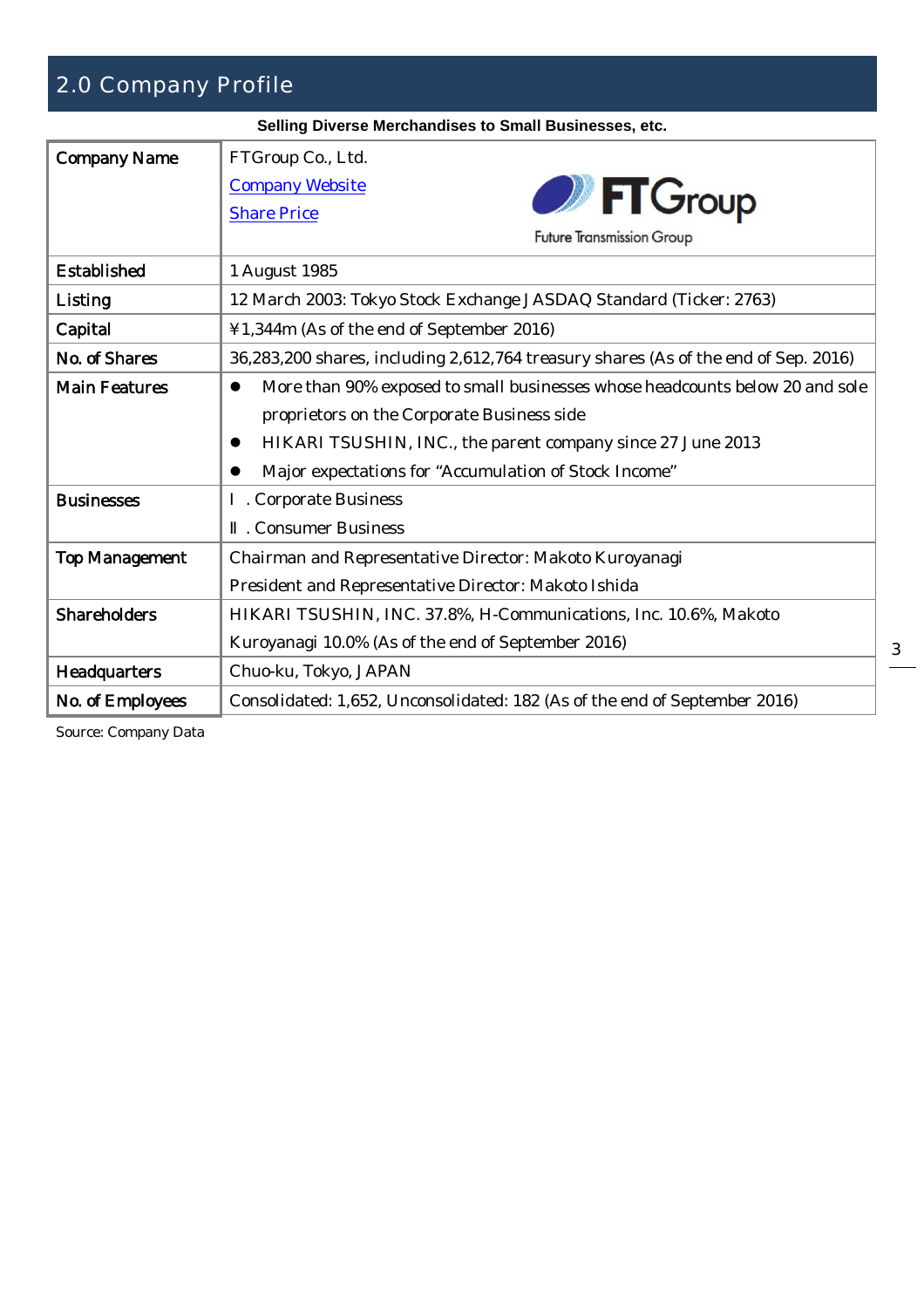# 3.0 Recent Trading & Prospects

#### **Q1 to Q2 FY03/2017 Results**

In Q1 to Q2 FY03/2017, sales came in at ¥18,462m (up 7.4% YoY), operating profit ¥1,866m (down 13.6%), recurring profit ¥1,817m (down 15.5%) and net profit ¥969m (down 27.9%), while operating profit margin 10.1% (down 2.5% points).

Compared with initial Company forecasts, sales fell short by ¥338m (1.8%), operating profit by ¥334m (15.2%), recurring profit by ¥383m (17.4%) and net profit by ¥381m (28.2%). According to the Company, Company forecasts were almost met in terms of sales, while operating profit fell short due to "deceasing commissions to be received from suppliers in line with decreasing volume of OA equipment on the Corporate Business side, lowering gross profit margin driven by focus on new customer cultivations, lowering productivity stemming from the largest ever hiring of new graduates as many as 199, etc."

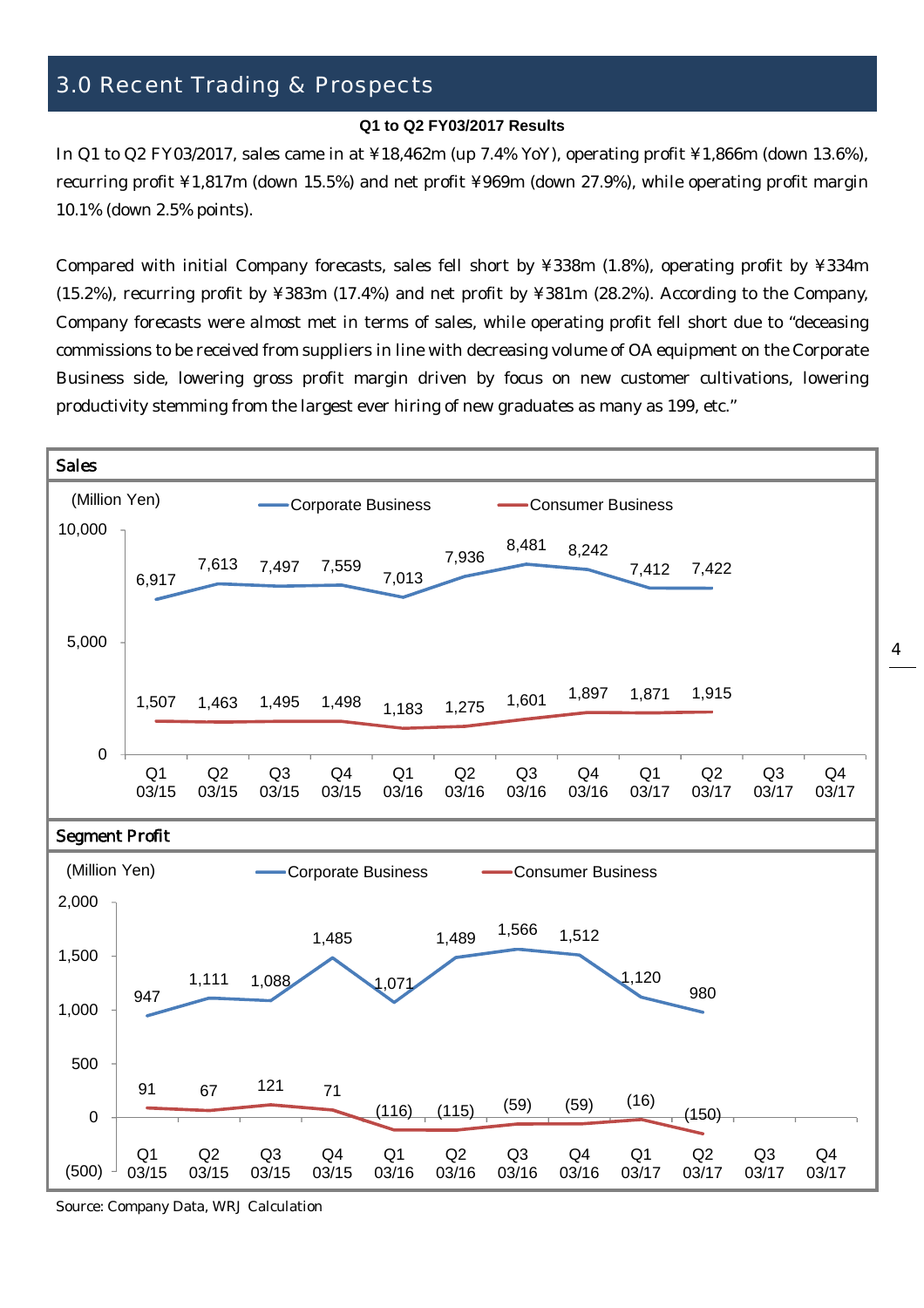On the Corporate Business side, the Company sells diverse merchandises to small businesses and sole proprietors, while providing them with services at the same time, being exposed to those with headcounts below 20 by more than 90%. Meanwhile, over the past 5 years, the bulk of operating profit as a whole for the Company has been accounted for by this business segment. Given loss on the Consumer Business side, this business segment accounted for 106.6% of segment profit as a whole for the Company in FY03/2016, while 81.2% in FY03/2013 when the Company relied on this business segment least in terms of earnings.



Source: Company Data, WRJ Calculation

Meanwhile, on the Corporate Business side, the Company has been seeing major progress for "Development and Promotion for New Business". In FY03/2012, the Company started up operations to sell LED lighting on a full-fledged basis, having become the largest category of merchandises to date, while sales are still steadily increasing most recently. Sales came in at ¥4,001m (up 9.1%), comprising sales of ¥3,206m (up 3.0%) in Japan and sales overseas of ¥795m (up 44.0%).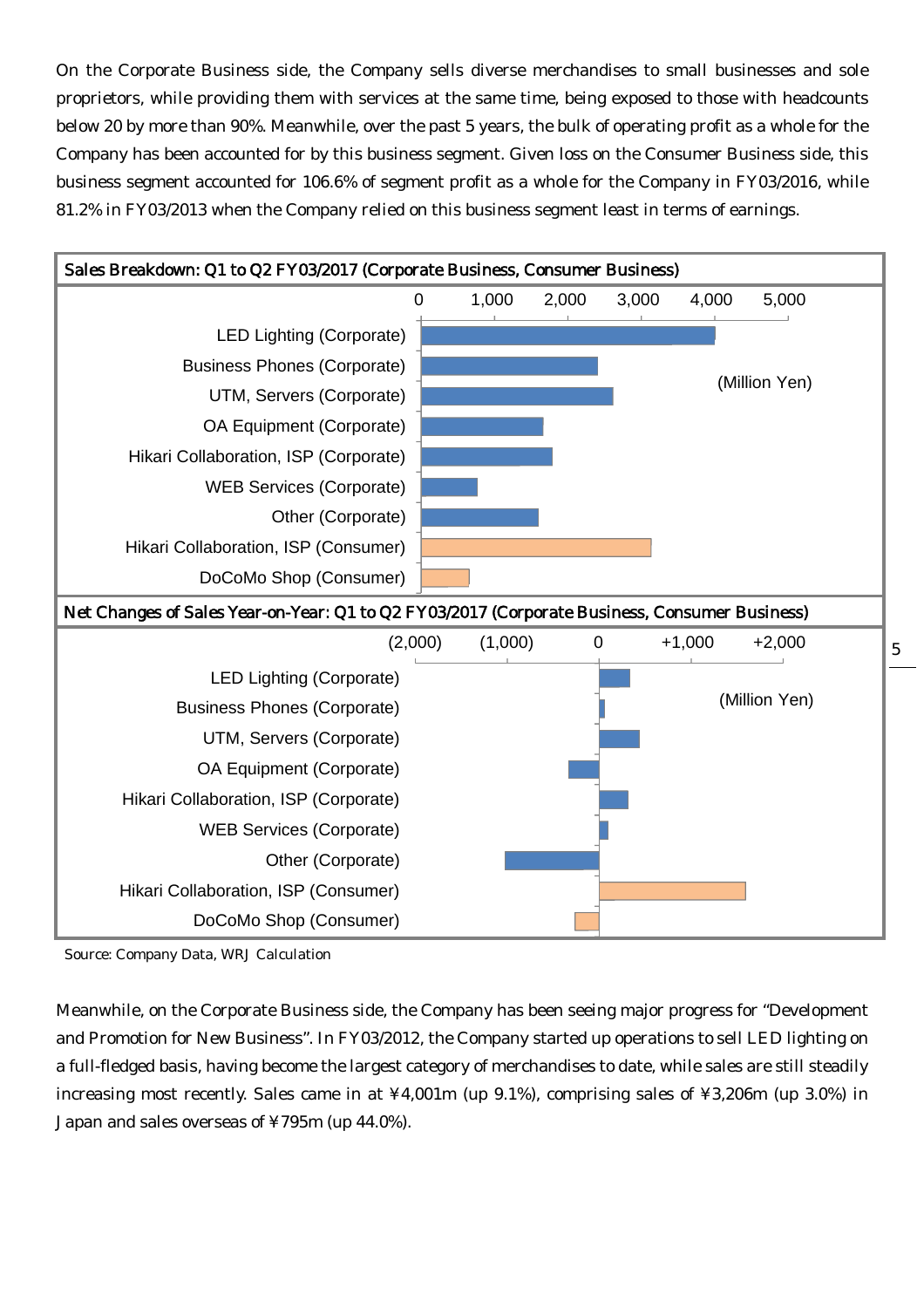Even in the market for LED lighting in Japan where maturity prevails, sales are still increasing steadily, implying "Market Share Enhancement for Existing Business Domains" making progressing. On the overseas side, sales on an existing basis in Thailand are still increasing, while sales by newly-established local subsidiary in Philippines are kicking in. While the former were ¥646m (up 17.0%), the latter were ¥149m. Local subsidiary in Thailand has been consolidated since the beginning of FY03/2016 and saw head start by mainly selling to local bases of Japanese companies, which is now followed by increases of sales over the previous year. Meanwhile, local subsidiary in Philippines is to be in charge of sales in Philippines as well as those in ASEAN (Association of Southeast Asian Nations) as a whole, while the Company is looking to high future growth of sales stemming from here.

Meanwhile, on the Consumer Business side, sales mainly comprise Hikari Collaboration and ISP services. The Company is also involved with sales of Smartphones, etc. through operations to run DoCoMo shops, but sales here are relatively small in the first place. On top of this, the Company has made a changeover to run only three shops based in Iwate-prefecture, having externally transferred two shops in Kyushu area to date, resulting in sales coming down from the previous year. Meanwhile, the number of subscribed lines for Hikari Collaboration is marginally falling short of assumption made at the beginning of FY03/2017. In regards to Hikari Hayatoku, i.e., the mainstay Hikari Collaboration in the Company to be provided to consumers, we estimate that the number of subscribed lines as of the end of Q2 fell short of assumption by some 10%, but the Company has already implemented measures to compensate for this as discussed earlier.



Source: Company Data, WRJ Calculation

In February 2015, Hikari Collaboration started up in the market, representing wholesaling of optical line services by NTT East and NTT West. Given this, the Company came up with an idea that this should generate good opportunities to make progress for "Accumulation of Stock Income", mentioned as one of the key management strategies, having started up own services called *Hikari Hayatoku* for consumers and FT Hikari for corporate customers as one of Hikari Collaboration Operators.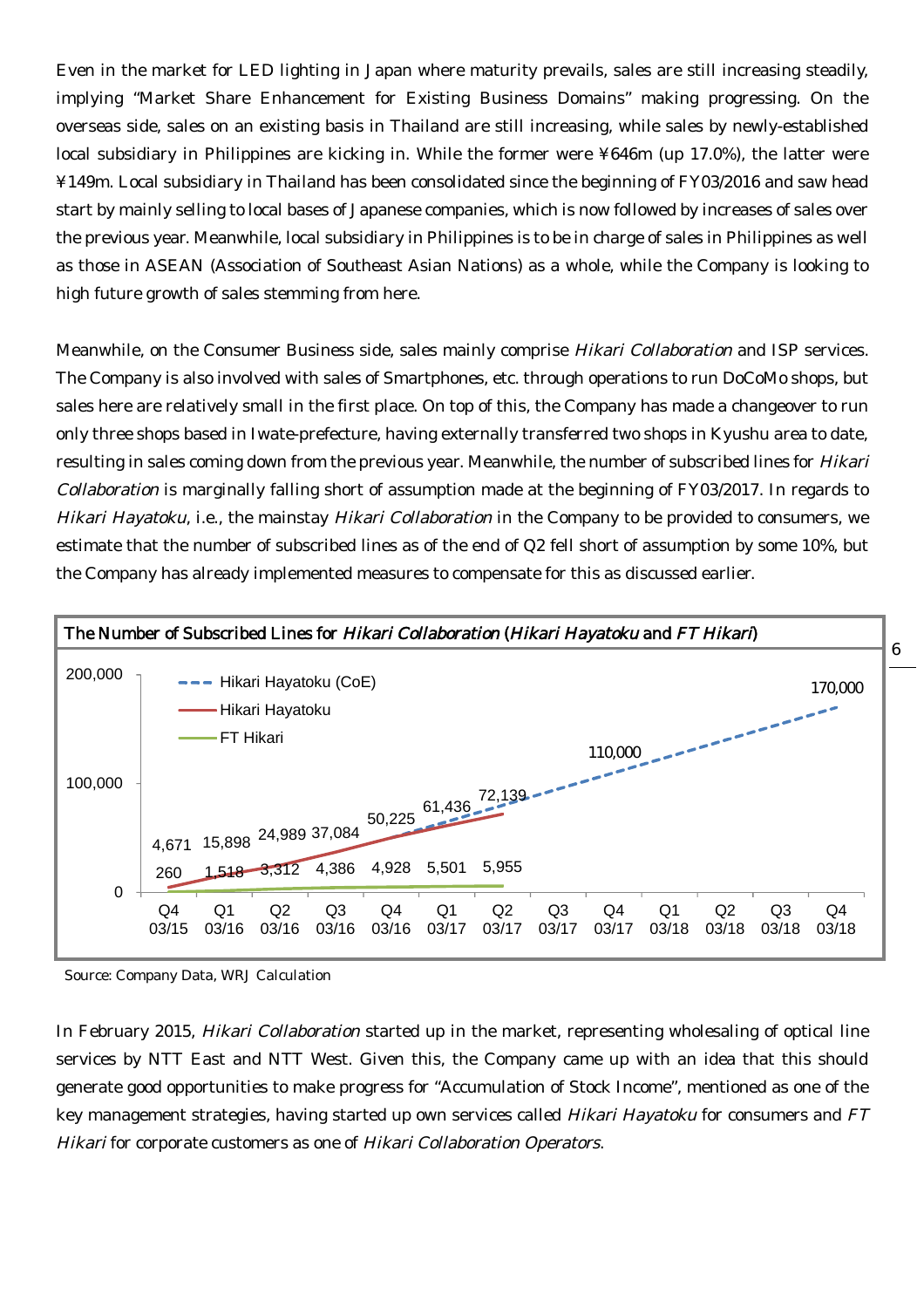As of the end of Q2, the number of subscribed lines stood at 78,094, comprising Hikari Hayatoku and FT Hikari, respectively, 72,139 and 5,955, implying that Hikari Hayatoku for consumers having accounted for 92% of total. Meanwhile, the Company was going for increases up to 110,000 as of the end of FY03/2017 for the number of subscribed lines and 170,000 as of the end of FY03/2018, at the beginning of FY03/2017.

In the first place, the Company used to be heavily involved with commission sales of optical line services on the Consumer Business side. That is to say, the Company used to obtain commissions in a lump from telecom carrier as much as equating to future income in regards to each subscription acquired, while spending expenses on sales promotions to acquire new subscribers at the same time. Thus, when the Company made a full-fledged changeover to own services of Hikari Hayatoku from commission sales (to stock income from outright sales) in Q1 FY03/2016, timing for the Company to book sales was delayed to a large extent. Nevertheless, it appears that the Company kept on spending expenses on sales promotions as much as before for Hikari Hayatoku, having resulted in loss on the Consumer Business side, which has been persisting to date.

Nevertheless, it should be spotted that subscribed lines of Hikari Hayatoku once acquired are to generate stable sales and gross profit in a long-term view with no further expenses for sales promotions. Thus, after a critical point in the near future, consistent increases of earnings due to Hikari Hayatoku are expected to materialize.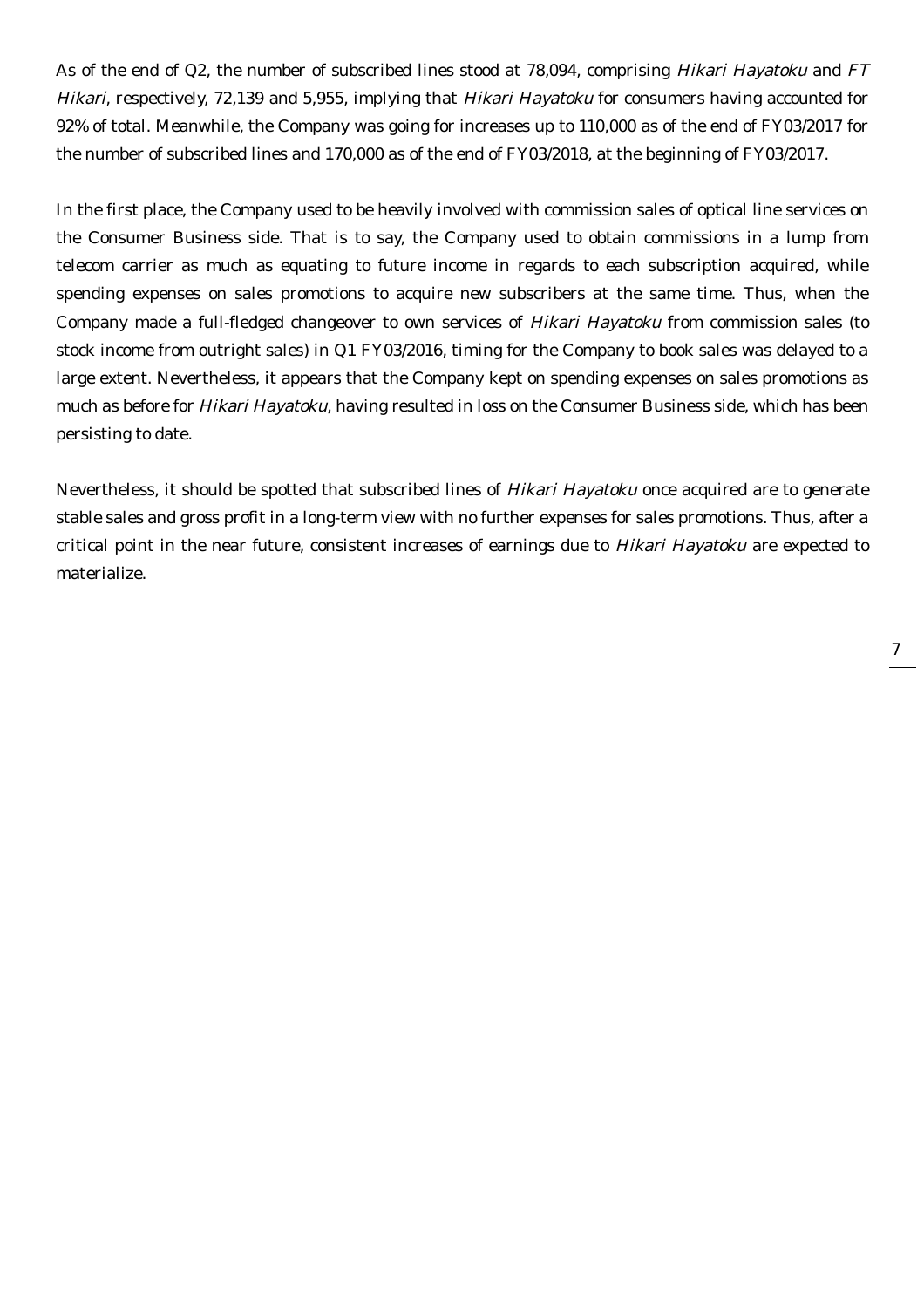## **Income Statement (Cumulative, Quarterly)**

| <b>Income Statement</b>             | <b>Cons.Act</b> | <b>Cons.Act</b> | <b>Cons.Act</b> | <b>Cons.Act</b>  | <b>Cons.Act</b> | <b>Cons.Act</b> | <b>Cons.Act</b>          | <b>Cons.Act</b>          |                       |
|-------------------------------------|-----------------|-----------------|-----------------|------------------|-----------------|-----------------|--------------------------|--------------------------|-----------------------|
|                                     | Q <sub>1</sub>  | Q1 to Q2        | Q1 to Q3        | $Q1$ to $Q4$     | Q <sub>1</sub>  | Q1 to Q2        | Q1 to Q3                 | Q1 to Q4                 | YoY                   |
| (Million Yen)                       | 03/2016         | 03/2016         | 03/2016         | 03/2016          | 03/2017         | 03/2017         | 03/2017                  | 03/2017                  | Net Chg.              |
| <b>Sales</b>                        | 8,085           | 17,194          | 27,167          | 37,214           | 9,208           | 18,462          | $\overline{\phantom{a}}$ | $\blacksquare$           | $+1,267$              |
| Cost of Sales                       | 3,986           | 8,499           | 13,729          | 19,111           | 4,838           | 9,899           |                          | $\overline{\phantom{a}}$ | $+1,400$              |
| <b>Gross Profit</b>                 | 4,098           | 8,695           | 13,437          | 18,103           | 4,369           | 8,563           |                          | $\overline{\phantom{a}}$ | (132)                 |
| <b>SG&amp;A Expenses</b>            | 3,239           | 6,531           | 9,892           | 13,214           | 3,304           | 6,696           |                          | $\overline{\phantom{a}}$ | $+164$                |
| <b>Operating Profit</b>             | 859             | 2,160           | 3,538           | 4,873            | 1,060           | 1,866           |                          | $\overline{\phantom{a}}$ | (293)                 |
| Non Operating Balance               | 3               | (10)            | (18)            | (37)             | (17)            | (49)            |                          | $\blacksquare$           | (39)                  |
| <b>Recurring Profit</b>             | 863             | 2,149           | 3,520           | 4,835            | 1,042           | 1,817           |                          | $\overline{\phantom{a}}$ | (332)                 |
| <b>Extraordinary Balance</b>        | (1)             | (1)             | (37)            | (45)             | (10)            | (15)            |                          | $\blacksquare$           | (13)                  |
| Pretax Profit                       | 862             | 2,148           | 3,482           | 4,790            | 1,032           | 1,801           |                          | $\overline{\phantom{a}}$ | (346)                 |
| Tax Charges, etc.                   | 285             | 749             | 1,257           | 1,730            | 430             | 804             |                          | $\overline{\phantom{a}}$ | $+55$                 |
| NP Belonging to Non-Controlling SHs | 19              | 55              | 99              | 119              | $\overline{2}$  | 28              |                          | $\blacksquare$           | (26)                  |
| <b>Net Profit</b>                   | 558             | 1,344           | 2,126           | 2,940            | 600             | 969             |                          | $\overline{\phantom{a}}$ | (375)                 |
| Sales YoY                           | $(2.1\%)$       | $+0.3%$         | $+4.6%$         | $+6.5%$          | $+13.9%$        | $+7.4%$         |                          | $\overline{a}$           |                       |
| <b>Operating Profit YoY</b>         | $(11.4\%)$      | +4.3%           | $+9.7%$         | $+8.6%$          | $+23.4%$        | (13.6%)         |                          | $\overline{\phantom{a}}$ |                       |
| Recurring Profit YoY                | (12.3%)         | $+1.5%$         | $+7.4%$         | $+6.6%$          | $+20.8%$        | (15.5%)         |                          |                          |                       |
| Net Profit YoY                      | (6.7%)          | $+2.3%$         | $+5.4%$         | $+6.1%$          | $+7.6%$         | (27.9%)         | ×,                       | $\overline{\phantom{a}}$ |                       |
| Gross Profit Margin                 | 50.7%           | 50.6%           | 49.5%           | 48.6%            | 47.5%           | 46.4%           | Ĭ.                       | $\blacksquare$           | $(4.2\%)$             |
| SG&A / Sales                        | 40.1%           | 38.0%           | 36.4%           | 35.5%            | 35.9%           | 36.3%           |                          | $\overline{\phantom{a}}$ | (1.7%)                |
| <b>Operating Profit Margin</b>      | 10.6%           | 12.6%           | 13.0%           | 13.1%            | 11.5%           | 10.1%           |                          | $\overline{\phantom{a}}$ | (2.5%)                |
| <b>Recurring Profit Margin</b>      | 10.7%           | 12.5%           | 13.0%           | 13.0%            | 11.3%           | 9.8%            |                          | $\overline{\phantom{a}}$ | (2.7%)                |
| Net Profit Margin                   | 6.9%            | 7.8%            | 7.8%            | 7.9%             | 6.5%            | 5.2%            |                          | $\overline{a}$           | $(2.6\%)$             |
| Tax Charges, etc. / Pretax Profit   | 33.1%           | 34.9%           | 36.1%           | 36.1%            | 41.7%           | 44.6%           | ×,                       | $\overline{\phantom{a}}$ | $+9.8%$               |
| <b>Income Statement</b>             | <b>Cons.Act</b> | <b>Cons.Act</b> | <b>Cons.Act</b> | <b>Cons. Act</b> | <b>Cons.Act</b> | <b>Cons.Act</b> | <b>Cons.Act</b>          | <b>Cons.Act</b>          |                       |
|                                     | Q <sub>1</sub>  | Q2              | Q <sub>3</sub>  | Q <sub>4</sub>   | Q <sub>1</sub>  | Q2              | Q <sub>3</sub>           | Q4                       | YoY                   |
| (Million Yen)                       | 03/2016         | 03/2016         | 03/2016         | 03/2016          | 03/2017         | 03/2017         | 03/2017                  | 03/2017                  | Net Chg.              |
| <b>Sales</b>                        | 8,085           | 9,109           | 9,973           | 10,047           | 9,208           | 9,253           |                          | $\blacksquare$           | $+144$                |
| Cost of Sales                       | 3,986           | 4,512           | 5,230           | 5,381            | 4,838           | 5,060           | ٠                        | $\sim$                   | $+547$                |
| <b>Gross Profit</b>                 | 4,098           | 4,596           | 4,742           | 4,666            | 4,369           | 4,193           |                          | $\overline{\phantom{a}}$ | (403)                 |
| <b>SG&amp;A Expenses</b>            | 3,239           | 3,292           | 3,360           | 3,322            | 3,304           | 3,391           |                          |                          | $+98$                 |
| <b>Operating Profit</b>             | 859             |                 | 1,378           |                  |                 | 806             |                          | $\blacksquare$           |                       |
|                                     |                 | 1,300           |                 | 1,334            | 1,060           |                 |                          |                          | (494)                 |
| Non Operating Balance               | 3               | (14)            | (7)             | (19)             | (17)            | (31)            |                          | $\blacksquare$           | (17)                  |
| <b>Recurring Profit</b>             | 863             | 1,286           | 1,370           | 1,315            | 1,042           | 774             |                          | $\blacksquare$           | (511)                 |
| <b>Extraordinary Balance</b>        | (1)             |                 | (36)            | (7)              | (10)            | (5)             |                          | $\overline{\phantom{a}}$ | (5)                   |
| Pretax Profit                       | 862             | 1,286           | 1,334           | 1,308            | 1,032           | 769             |                          | $\overline{\phantom{a}}$ | (516)                 |
| Tax Charges, etc.                   | 285             | 464             | 508             | 473              | 430             | 374             |                          | $\overline{\phantom{a}}$ | (90)                  |
| NP Belonging to Non-Controlling SHs | 19              | 35              | 43              | 20               | $\overline{2}$  | 26              |                          | $\blacksquare$           | (9)                   |
| <b>Net Profit</b>                   | 558             | 786             | 782             | 814              | 600             | 368             |                          | $\blacksquare$           | (417)                 |
| Sales YoY                           | $(2.1\%)$       | $+2.4%$         | $+13.1%$        | $+11.9%$         | $+13.9%$        | $+1.6%$         |                          | $\overline{\phantom{a}}$ |                       |
| <b>Operating Profit YoY</b>         | $(11.4\%)$      | +18.1%          | +19.4%          | $+5.9%$          | +23.4%          | $(38.0\%)$      |                          |                          |                       |
| Recurring Profit YoY                | (12.3%)         | +13.5%          | $+18.0%$        | $+4.4%$          | $+20.8%$        | (39.8%)         |                          |                          |                       |
| Net Profit YoY                      | (6.7%)          | $+9.8%$         | $+11.1%$        | $+8.2%$          | $+7.6%$         | $(53.1\%)$      |                          |                          |                       |
| Gross Profit Margin                 |                 |                 |                 |                  |                 |                 |                          |                          |                       |
| SG&A / Sales                        | 50.7%           | 50.5%           | 47.6%           | 46.4%            | 47.5%           | 45.3%           |                          | $\blacksquare$           | $(5.1\%)$             |
|                                     | 40.1%           | 36.1%           | 33.7%           | 33.1%            | 35.9%           | 36.6%           |                          | $\overline{\phantom{a}}$ | $+0.5%$               |
| <b>Operating Profit Margin</b>      | 10.6%           | 14.3%           | 13.8%           | 13.3%            | 11.5%           | 8.7%            |                          | $\blacksquare$           | $(5.6\%)$             |
| Recurring Profit Margin             | 10.7%           | 14.1%           | 13.7%           | 13.1%            | 11.3%           | 8.4%            |                          |                          | (5.8%)                |
| Net Profit Margin                   | 6.9%<br>33.1%   | 8.6%            | 7.8%            | 8.1%             | 6.5%            | 4.0%            |                          | $\blacksquare$           | $(4.6\%)$<br>$+12.6%$ |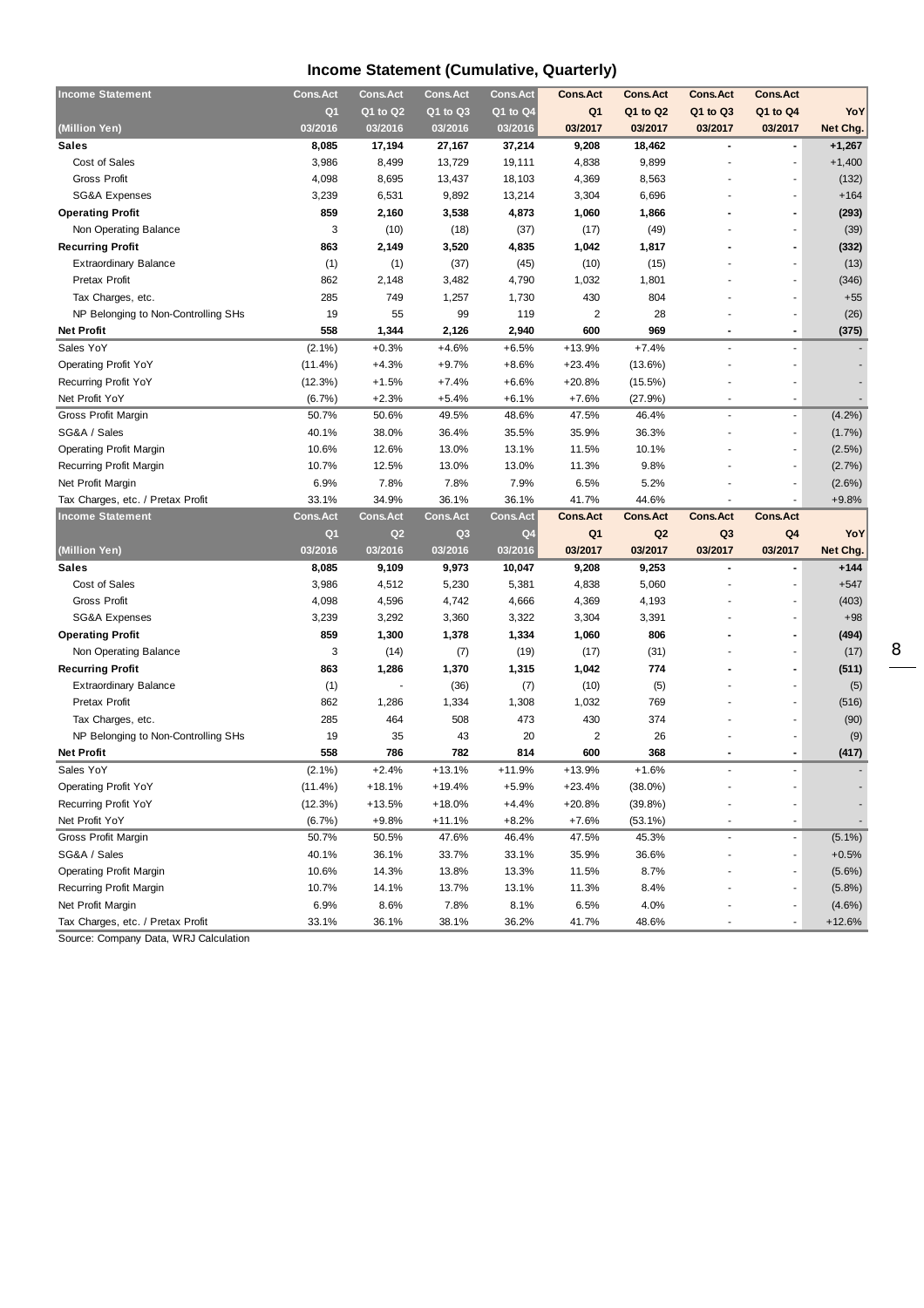## **Segmented Information (Cumulative, Quarterly)**

| <b>Segmented Information</b>        | <b>Cons.Act</b> | <b>Cons.Act</b> | <b>Cons.Act</b> | <b>Cons.Act</b> | <b>Cons.Act</b> | <b>Cons.Act</b> | <b>Cons.Act</b> | <b>Cons.Act</b>          |           |
|-------------------------------------|-----------------|-----------------|-----------------|-----------------|-----------------|-----------------|-----------------|--------------------------|-----------|
|                                     | Q1              | Q1 to Q2        | Q1 to Q3        | Q1 to Q4        | Q <sub>1</sub>  | Q1 to Q2        | Q1 to Q3        | Q1 to Q4                 | YoY       |
| (Million Yen)                       | 03/2016         | 03/2016         | 03/2016         | 03/2016         | 03/2017         | 03/2017         | 03/2017         | 03/2017                  | Net Chg.  |
| <b>Corporate Business</b>           | 7,013           | 14,950          | 23,432          | 31,674          | 7,412           | 14,834          |                 |                          | (115)     |
| <b>Consumer Business</b>            | 1,183           | 2,458           | 4,060           | 5,957           | 1,871           | 3,787           |                 | $\blacksquare$           | $+1,328$  |
| <b>Sales (Before Adjustments)</b>   | 8,196           | 17,409          | 27,492          | 37,632          | 9,283           | 18,622          |                 |                          | +1,213    |
| Elimination                         | (111)           | (214)           | (325)           | (417)           | (75)            | (160)           |                 |                          | $+54$     |
| <b>Sales</b>                        | 8,085           | 17,194          | 27,167          | 37,214          | 9,208           | 18,462          |                 |                          | $+1,267$  |
| <b>Corporate Business</b>           | $+1.4%$         | $+2.9%$         | $+6.4%$         | $+7.1%$         | $+5.7%$         | (0.8%           |                 |                          |           |
| <b>Consumer Business</b>            | (21.5%)         | (17.2%)         | $(9.1\%)$       | $(0.1\%)$       | $+58.2%$        | $+54.0%$        |                 |                          |           |
| Sales (YoY)                         | $(2.1\%)$       | $+0.3%$         | +4.6%           | $+6.5%$         | $+13.9%$        | $+7.4%$         |                 |                          |           |
| <b>Corporate Business</b>           | 85.6%           | 85.9%           | 85.2%           | 84.2%           | 79.8%           | 79.7%           |                 |                          |           |
| <b>Consumer Business</b>            | 14.4%           | 14.1%           | 14.8%           | 15.8%           | 20.2%           | 20.3%           |                 |                          |           |
| <b>Sales (Composition)</b>          | 100.0%          | 100.0%          | 100.0%          | 100.0%          | 100.0%          | 100.0%          |                 |                          |           |
|                                     |                 |                 |                 |                 |                 |                 |                 | $\blacksquare$           |           |
| <b>Corporate Business</b>           | 1,071           | 2,560           | 4,127           | 5,640           | 1,120           | 2,100           |                 |                          | (460)     |
| <b>Consumer Business</b>            | (116)           | (231)           | (291)           | (351)           | (16)            | (167)           |                 | $\blacksquare$           | $+64$     |
| <b>Segment Profit</b>               | 955             | 2,329           | 3,835           | 5,289           | 1,103           | 1,933           |                 |                          | (395)     |
| Elimination                         | (95)            | (168)           | (297)           | (415)           | (43)            | (67)            |                 |                          | $+101$    |
| <b>Operating Profit</b>             | 859             | 2,160           | 3,538           | 4,873           | 1,060           | 1,866           |                 |                          | (293)     |
| Corporate Business                  | $+13.1%$        | $+24.4%$        | $+31.1%$        | $+21.7%$        | $+4.6%$         | $(18.0\%)$      |                 |                          |           |
| <b>Consumer Business</b>            |                 |                 |                 |                 |                 |                 |                 |                          |           |
| Segment Profit (YoY)                | $(8.1\%)$       | $+5.0%$         | +11.9%          | $+6.1%$         | $+15.6%$        | (17.0%)         |                 |                          |           |
| <b>Corporate Business</b>           | 112.2%          | 110.0%          | 107.6%          | 106.6%          | 101.5%          | 108.6%          |                 |                          |           |
| <b>Consumer Business</b>            | $(12.2\%)$      | $(10.0\%)$      | $(7.6\%)$       | $(6.6\%)$       | (1.5%)          | $(8.6\%)$       |                 |                          |           |
| <b>Segment Profit (Composition)</b> | 100.0%          | 100.0%          | 100.0%          | 100.0%          | 100.0%          | 100.0%          |                 |                          |           |
| <b>Corporate Business</b>           | 15.3%           | 17.1%           | 17.6%           | 17.8%           | 15.1%           | 14.2%           |                 |                          | $(3.0\%)$ |
| <b>Consumer Business</b>            | (9.8%)          | $(9.4\%)$       | (7.2%)          | (5.9%)          | (0.9%           | (4.4%)          |                 | $\overline{\phantom{a}}$ | $+5.0%$   |
| Elimination                         | $(1.2\%)$       | $(1.0\%)$       | 14.0%           |                 | $(0.5\%)$       | (0.4%           |                 |                          | $+0.6%$   |
| <b>Operating Profit Margin</b>      | 10.6%           | 12.6%           | 13.0%           | 13.1%           | 11.5%           | 10.1%           |                 |                          | $(2.5\%)$ |
|                                     |                 |                 |                 |                 |                 |                 |                 |                          |           |
| <b>Segmented Information</b>        | <b>Cons.Act</b> | <b>Cons.Act</b> | <b>Cons.Act</b> | <b>Cons.Act</b> | <b>Cons.Act</b> | <b>Cons.Act</b> | <b>Cons.Act</b> | <b>Cons.Act</b>          |           |
|                                     | Q1              | Q <sub>2</sub>  | Q <sub>3</sub>  | Q4              | Q <sub>1</sub>  | Q2              | Q <sub>3</sub>  | Q4                       | YoY       |
| (Million Yen)                       | 03/2016         | 03/2016         | 03/2016         | 03/2016         | 03/2017         | 03/2017         | 03/2017         | 03/2017                  | Net Chg.  |
| <b>Corporate Business</b>           | 7,013           | 7,936           | 8,481           | 8,242           | 7,412           | 7,422           |                 |                          | (514)     |
| <b>Consumer Business</b>            | 1,183           | 1,275           | 1,601           | 1,897           | 1,871           | 1,915           |                 |                          | $+640$    |
|                                     | 8,196           |                 | 10,083          | 10,139          | 9,283           | 9,338           |                 |                          | $+126$    |
| Sales (Before Adjustments)          |                 | 9,212           |                 |                 |                 |                 |                 |                          | $+18$     |
| Elimination<br><b>Sales</b>         | (111)<br>8,085  | (103)           | (110)           | (92)            | (75)            | (84)            |                 |                          | $+144$    |
|                                     |                 | 9,109           | 9,973           | 10,047          | 9,208           | 9,253           |                 |                          |           |
| <b>Corporate Business</b>           | $+1.4%$         | $+4.2%$         | $+13.1%$        | $+9.0%$         | $+5.7%$         | $(6.5\%)$       |                 |                          |           |
| <b>Consumer Business</b>            | (21.5%)         | $(12.8\%)$      | $+7.1%$         | $+26.6%$        | $+58.2%$        | $+50.2%$        |                 |                          |           |
| Sales (YoY)                         | $(2.1\%)$       | $+2.4%$         | +13.1%          | +11.9%          | $+13.9%$        | $+1.6%$         |                 |                          |           |
| <b>Corporate Business</b>           | 85.6%           | 86.2%           | 84.1%           | 81.3%           | 79.8%           | 79.5%           |                 |                          |           |
| <b>Consumer Business</b>            | 14.4%           | 13.8%           | 15.9%           | 18.7%           | 20.2%           | 20.5%           |                 |                          |           |
| <b>Sales (Composition)</b>          | 100.0%          | 100.0%          | 100.0%          | 100.0%          | 100.0%          | 100.0%          |                 |                          |           |
| <b>Corporate Business</b>           | 1,071           | 1,489           | 1,566           | 1,512           | 1,120           | 980             |                 |                          | (509)     |
| <b>Consumer Business</b>            | (116)           | (115)           | (59)            | (59)            | (16)            | (150)           |                 |                          | (34)      |
| <b>Segment Profit</b>               | 955             | 1,374           | 1,506           | 1,453           | 1,103           | 830             |                 |                          | (543)     |
| Elimination                         | (95)            | (73)            | (128)           | (118)           | (43)            | (23)            |                 |                          | $+49$     |
| <b>Operating Profit</b>             | 859             | 1,300           | 1,378           | 1,334           | 1,060           | 806             |                 |                          | (494)     |
| <b>Corporate Business</b>           | $+13.1%$        | +34.0%          | +43.9%          | $+1.8%$         | +4.6%           | (34.2%)         |                 |                          |           |
| <b>Consumer Business</b>            |                 |                 |                 |                 |                 |                 |                 |                          |           |
| Segment Profit (YoY)                | $(8.1\%)$       | +16.6%          | +24.5%          | (6.7%)          | +15.6%          | (39.6%)         |                 |                          |           |
| <b>Corporate Business</b>           | 112.2%          | 108.4%          | 104.0%          | 104.1%          | 101.5%          | 118.1%          |                 |                          |           |
| <b>Consumer Business</b>            | $(12.2\%)$      | $(8.4\%)$       | $(4.0\%)$       | $(4.1\%)$       | (1.5%)          | $(18.1\%)$      |                 |                          |           |
| <b>Segment Profit (Composition)</b> | 100.0%          | 100.0%          | 100.0%          | 100.0%          | 100.0%          | 100.0%          |                 | $\overline{\phantom{a}}$ |           |
| <b>Corporate Business</b>           | 15.3%           | 18.8%           | 18.5%           | 18.4%           | 15.1%           | 13.2%           |                 | $\overline{\phantom{a}}$ | $(5.6\%)$ |
| <b>Consumer Business</b>            | (9.8%)          | $(9.1\%)$       | (3.7%)          | $(3.1\%)$       | $(0.9\%)$       | (7.9%)          |                 |                          | $+1.2%$   |
| Elimination                         | $(1.2\%)$       | (0.8% )         | (1.3%)          | $(1.2\%)$       | $(0.5\%)$       | $(0.3\%)$       |                 |                          | $+0.5%$   |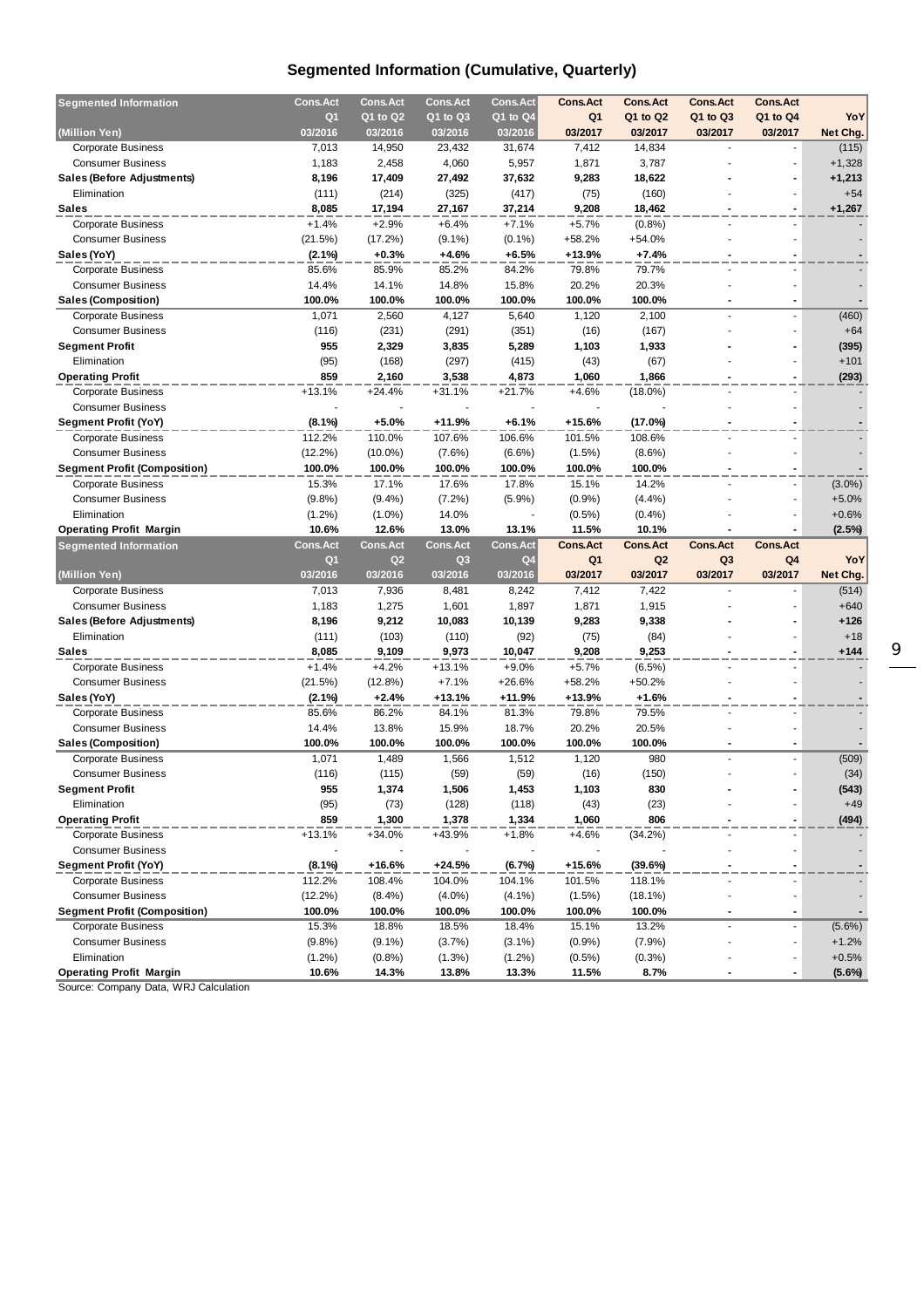## **Balance Sheet (Quarterly)**

| <b>Balance Sheet</b>                      | <b>Cons.Act</b> | <b>Cons.Act</b> | <b>Cons.Act</b> | Cons. Act      | <b>Cons.Act</b> | <b>Cons.Act</b> | <b>Cons.Act</b>          | <b>Cons.Act</b>          |           |
|-------------------------------------------|-----------------|-----------------|-----------------|----------------|-----------------|-----------------|--------------------------|--------------------------|-----------|
|                                           | Q <sub>1</sub>  | Q2              | Q3              | Q <sub>4</sub> | Q <sub>1</sub>  | Q <sub>2</sub>  | Q <sub>3</sub>           | Q <sub>4</sub>           | YoY       |
| (Million Yen)                             | 03/2016         | 03/2016         | 03/2016         | 03/2016        | 03/2017         | 03/2017         | 03/2017                  | 03/2017                  | Net Chg.  |
| Cash & Deposit                            | 7,529           | 7,354           | 6,594           | 8,148          | 5,937           | 6,033           |                          |                          | (1, 320)  |
| <b>Accounts Receivables</b>               | 4,284           | 5,107           | 5,822           | 6,307          | 5,973           | 6,585           |                          | ÷,                       | $+1,477$  |
| Inventory                                 | 1,092           | 1,183           | 1,407           | 1,383          | 1,753           | 1,994           |                          | $\sim$                   | $+810$    |
| Other                                     | 1,732           | 1,935           | 2,023           | 1,716          | 1,860           | 1,567           |                          | $\sim$                   | (367)     |
| <b>Current Assets</b>                     | 14,640          | 15,581          | 15,846          | 17,556         | 15,524          | 16,180          |                          | $\blacksquare$           | $+599$    |
| <b>Tangible Assets</b>                    | 1,432           | 1,441           | 1,503           | 1,478          | 1,464           | 1,469           |                          | $\blacksquare$           | $+27$     |
| Intangible Assets                         | 263             | 283             | 252             | 320            | 341             | 348             |                          | $\blacksquare$           | $+65$     |
| <b>Investments &amp; Other Assets</b>     | 1,592           | 1,617           | 1,902           | 1,886          | 2,161           | 2,188           |                          | $\overline{\phantom{a}}$ | $+570$    |
| <b>Fixed Assets</b>                       | 3,287           | 3,341           | 3,657           | 3,685          | 3,967           | 4,005           |                          | $\overline{\phantom{a}}$ | $+663$    |
| <b>Total Assets</b>                       | 17,927          | 18,923          | 19,504          | 21,241         | 19,492          | 20,186          |                          | $\blacksquare$           | $+1,262$  |
| <b>Accounts Payables</b>                  | 2,051           | 2,519           | 2,695           | 2,905          | 2,647           | 2,661           | $\sim$                   | $\overline{\phantom{a}}$ | $+141$    |
| Short Term Debt                           | 991             | 861             | 792             | 777            | 758             | 758             |                          | $\overline{\phantom{a}}$ | (102)     |
| Corporate Bond (Less than 1 year)         | 20              | 20              | 20              | 20             | 10              | 210             |                          | $\overline{\phantom{a}}$ | $+190$    |
| Other                                     | 3,580           | 3,930           | 3,959           | 4,972          | 4,027           | 3,691           |                          | $\overline{\phantom{a}}$ | (238)     |
| <b>Current Liabilities</b>                | 6,643           | 7,330           | 7,466           | 8,676          | 7,443           | 7,320           |                          | $\overline{\phantom{a}}$ | (9)       |
| Corporate Bond                            | 10              | 10              |                 |                |                 | 800             |                          | $\overline{a}$           | $+790$    |
| Long Term Debt                            | 186             | 129             | 98              | 84             | 72              | 60              |                          | $\overline{\phantom{a}}$ | (68)      |
| Other                                     | 61              | 69              | 103             | 90             | 83              | 76              |                          | ٠                        | $+6$      |
| <b>Fixed Liabilities</b>                  | 258             | 209             | 201             | 175            | 156             | 937             |                          | $\blacksquare$           | $+728$    |
| <b>Total Liabilities</b>                  | 6,901           | 7,540           | 7,668           | 8,852          | 7,600           | 8,258           |                          | $\blacksquare$           | $+718$    |
| <b>Shareholders' Equity</b>               | 10,660          | 11,015          | 11,451          | 11,983         | 11,543          | 11,563          |                          | $\blacksquare$           | $+548$    |
| Other                                     | 365             | 368             | 384             | 405            | 348             | 364             |                          | ٠                        | (3)       |
| <b>Total Assets</b>                       | 11,026          | 11,383          | 11,835          | 12,389         | 11,891          | 11,927          |                          | $\blacksquare$           | $+544$    |
| <b>Total Liabilities &amp; net Assets</b> | 17,927          | 18,923          | 19,504          | 21,241         | 19,492          | 20,186          |                          | $\blacksquare$           | $+1,262$  |
| <b>Equity Capital</b>                     | 10,718          | 11,050          | 11,476          | 12,014         | 11,554          | 11,574          |                          | $\overline{\phantom{a}}$ | $+524$    |
| <b>Interest Bearing Debt</b>              | 1,208           | 1,020           | 911             | 882            | 841             | 1,829           |                          | $\blacksquare$           | $+808$    |
| Net Debt                                  | (6, 321)        | (6, 333)        | (5,683)         | (7, 265)       | (5,095)         | (4, 204)        | $\blacksquare$           | $\blacksquare$           | $+2,129$  |
| <b>Equity Capital Ratio</b>               | 59.8%           | 58.4%           | 58.8%           | 56.6%          | 59.3%           | 57.3%           | $\blacksquare$           | $\overline{\phantom{a}}$ | $(1.1\%)$ |
| Net-Debt-Equity Ratio                     | (59.3%)         | (57.5%)         | $(49.6\%)$      | $(60.6\%)$     | $(44.1\%)$      | $(36.4\%)$      |                          | $\overline{\phantom{a}}$ | $+21.1%$  |
| ROE (12 months)                           | 28.2%           | 27.5%           | 27.2%           | 26.2%          | 26.8%           | 22.7%           |                          | $\blacksquare$           | (4.8%)    |
| ROA (12 months)                           | 25.9%           | 25.1%           | 25.6%           | 23.7%          | 26.8%           | 23.0%           | $\overline{\phantom{a}}$ | $\overline{\phantom{a}}$ | $(2.0\%)$ |
| Days for Inventory Turnover               | 25              | 24              | 25              | 23             | 33              | 36              | $\blacksquare$           | $\overline{\phantom{a}}$ |           |
| <b>Inventory Turnover</b>                 | 14.6            | 15.2            | 14.9            | 15.6           | 11.0            | 10.1            |                          |                          |           |
| <b>Quick Ratio</b>                        | 178%            | 170%            | 166%            | 167%           | 160%            | 172%            |                          |                          |           |
| <b>Current Ratio</b>                      | 220%            | 213%            | 212%            | 202%           | 209%            | 221%            |                          |                          |           |
|                                           |                 |                 |                 |                |                 |                 |                          |                          |           |

Source: Company Data, WRJ Calculation

## **Cash Flow Statement (Cumulative)**

| <b>Cash Flow Statement</b>             | <b>Cons.Act</b>          | <b>Cons.Act</b> | <b>Cons.Act</b> | Cons.Act     | <b>Cons Act</b>          | <b>Cons.Act</b> | <b>Cons.Act</b>          | <b>Cons.Act</b>          |          |
|----------------------------------------|--------------------------|-----------------|-----------------|--------------|--------------------------|-----------------|--------------------------|--------------------------|----------|
|                                        | Q <sub>1</sub>           | Q1 to Q2        | Q1 to Q3        | $Q1$ to $Q4$ | Q <sub>1</sub>           | Q1 to Q2        | Q1 to Q3                 | Q1 to Q4                 | YoY      |
| (Million Yen)                          | 03/2016                  | 03/2016         | 03/2016         | 03/2016      | 03/2017                  | 03/2017         | 03/2017                  | 03/2017                  | Net Chg. |
| Operating Cash Flow                    |                          | 200             |                 | 1,391        | $\overline{\phantom{a}}$ | (1, 165)        |                          | $\overline{\phantom{a}}$ | (1, 365) |
| <b>Investing Cash Flow</b>             | $\overline{\phantom{a}}$ | (64)            |                 | (543)        | $\overline{\phantom{a}}$ | (354)           | $\overline{\phantom{a}}$ | $\overline{\phantom{a}}$ | (290)    |
| <b>Operating CF &amp; Investing CF</b> | $\overline{\phantom{a}}$ | 136             |                 | 848          |                          | (1, 519)        |                          | $\blacksquare$           | (1,656)  |
| <b>Financing Cash Flow</b>             |                          | (1,221)         |                 | (1,984)      |                          | (375)           |                          |                          | $+845$   |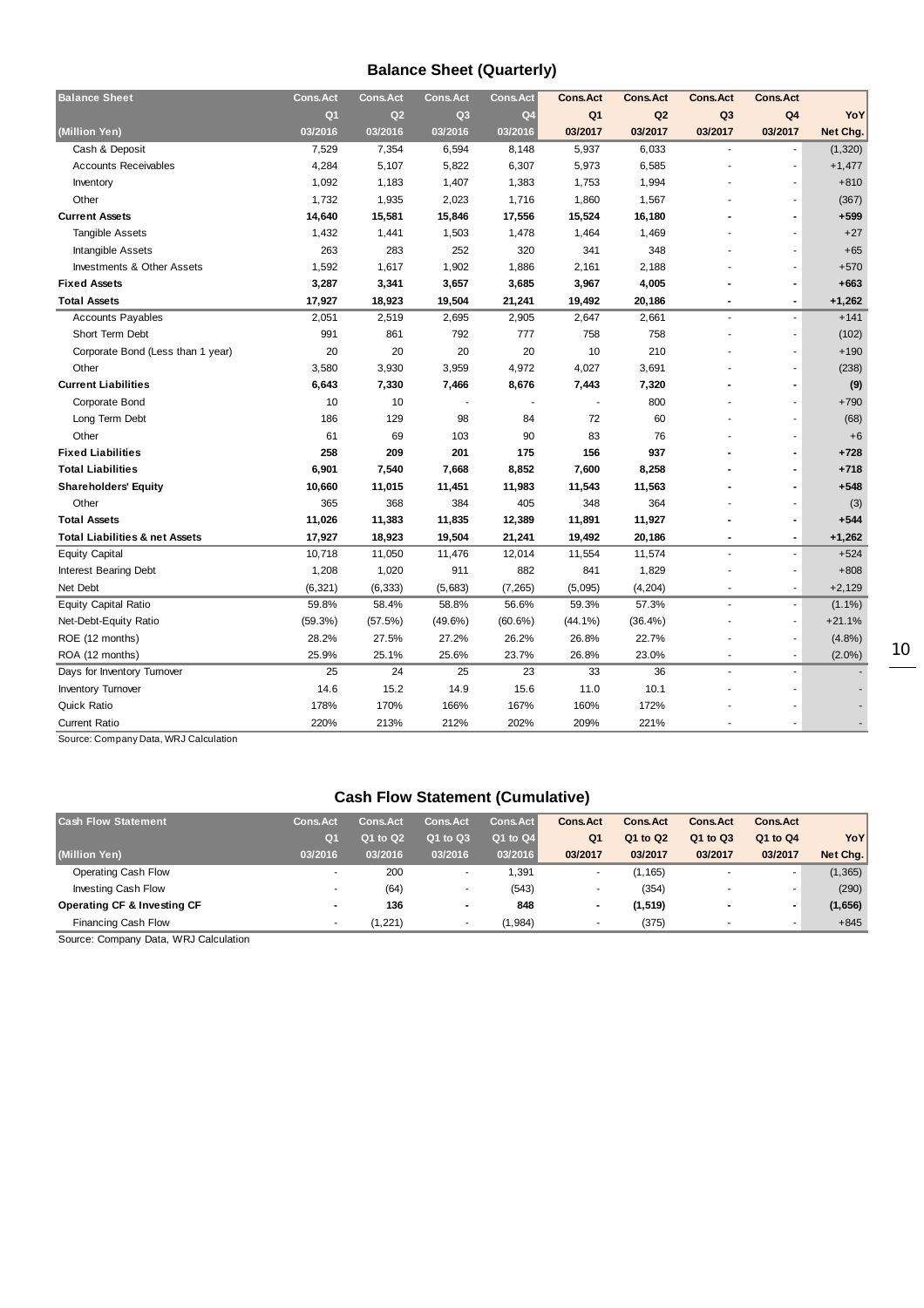#### **FY03/2017 Company Forecasts**

FY03/2017 Company forecasts are going for prospective sales of ¥40,000m (up 7.5% YoY), operating profit of  $\text{\textsterling}4,900\text{m}$  (up 0.5 ), recurring profit of  $\text{\textsterling}4,850\text{m}$  (up 0.3%) and net profit of  $\text{\textsterling}2,700\text{m}$  (down 8.2%), while operating profit margin of 12.3% (down 0.8% points).



11

Source: Company Data

All those prospective figures above are after revision for earnings, which was made given shortfall in Q1 to Q2 results. Compared with initial Company forecasts, sales have remained unchanged, but operating profit downgraded by ¥300m (5.8%), recurring profit by ¥350m (6.7%) and net profit by ¥400m (12.9%). Meanwhile, prospective annual dividend has remained unchanged at ¥28.0 per share, implying payout ratio of 35.3%. This is up ¥4.0 from ¥24.0, implying payout ratio of 28.5%, in FY03/2016 results.

Above-mentioned revision for earnings have basically reflected shortfall in Q1 to Q2 results, while Company forecasts for H2 have remained effectively unchanged. Current Company forecasts assume prospective sales of ¥21,537m (up 7.6% YoY) and operating profit of ¥3,033m (up 11.8%) in H2. When compared with equivalents in initial Company forecasts, sales have been upgraded by ¥338m (1.6%) and operating profit by ¥34m (1.1%), i.e., roughly in line.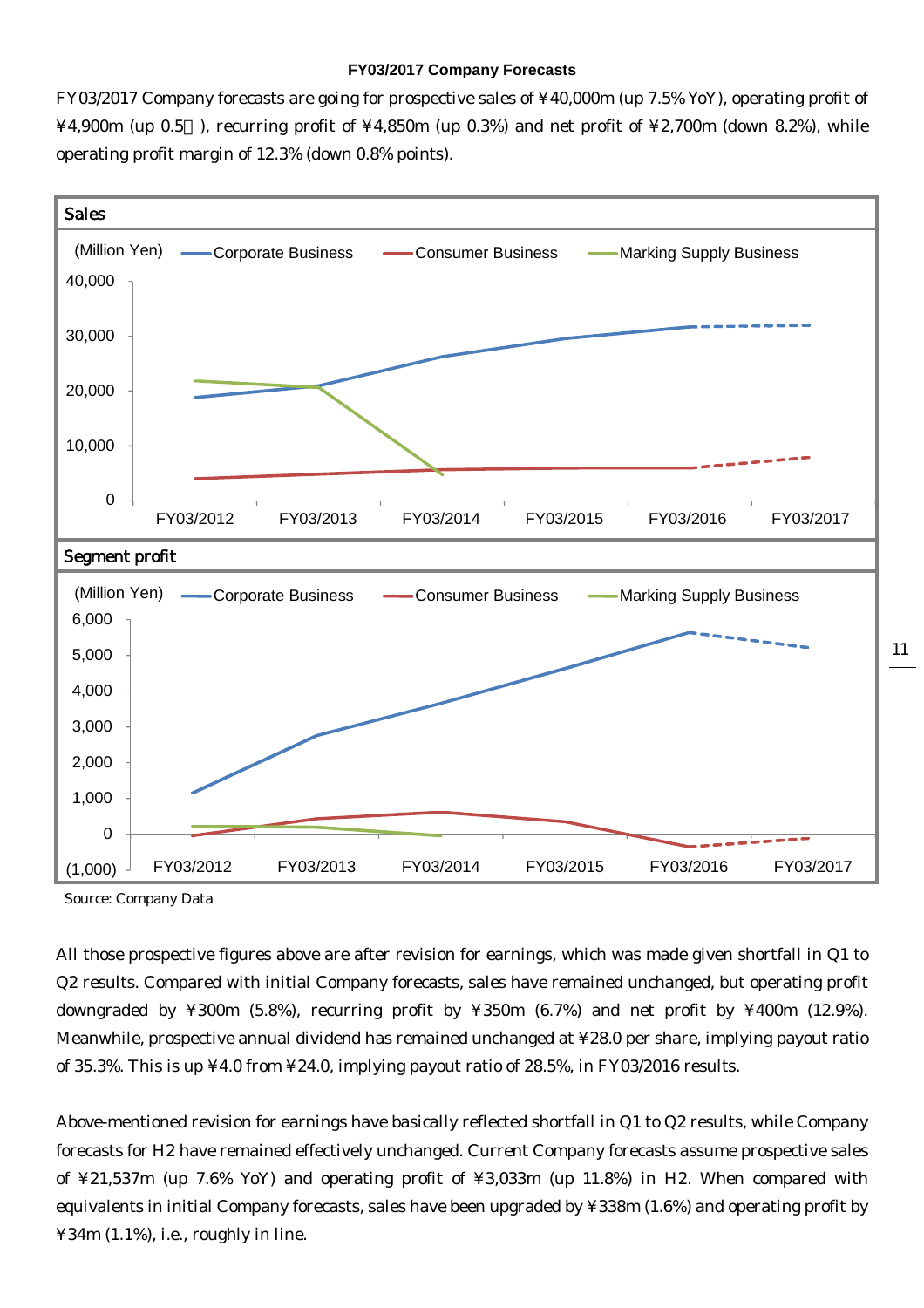#### **Long-Term Prospects**

The Company suggests recurring profit of ¥10,000m to be achievable in FY03/2019, while mentioning key strategies to do so, comprising "Accumulation of Stock Income", "Market Share Enhancement for Existing Business Domains" and "Development and Promotion for New Business". Meanwhile, when based on ¥4,835m in FY03/2016 results, the Company is calling for CAGR of 27.4% and net increase of ¥5,165m over the next three years for recurring profit.



Source: Company Data, WRJ Calculation (WRJ estimates based on figures on a monthly basis, disclosed by the Company)

According to suggestions by the Company, it appears that "Accumulation of Stock Income" is to play the most important role for prospective net increases of recurring profit over the next three years. During the same period, the Company is going for net increases of gross profit by ¥3,600m (¥2,748m to ¥6,348m) for stock income as a whole. This is in line with net increase of gross profit by ¥3,636m (¥888m to ¥4,524m) for Hikari Collaboration. As far as assuming that SG&A expenses, including those of sales promotions, to be allocated here will remain unchanged from FY03/2016 results, 70% of net increases of recurring profit (¥3,600m÷¥5,165m) will be accounted for by "Accumulation of Stock Income" with Hikari Collaboration as the key constituent.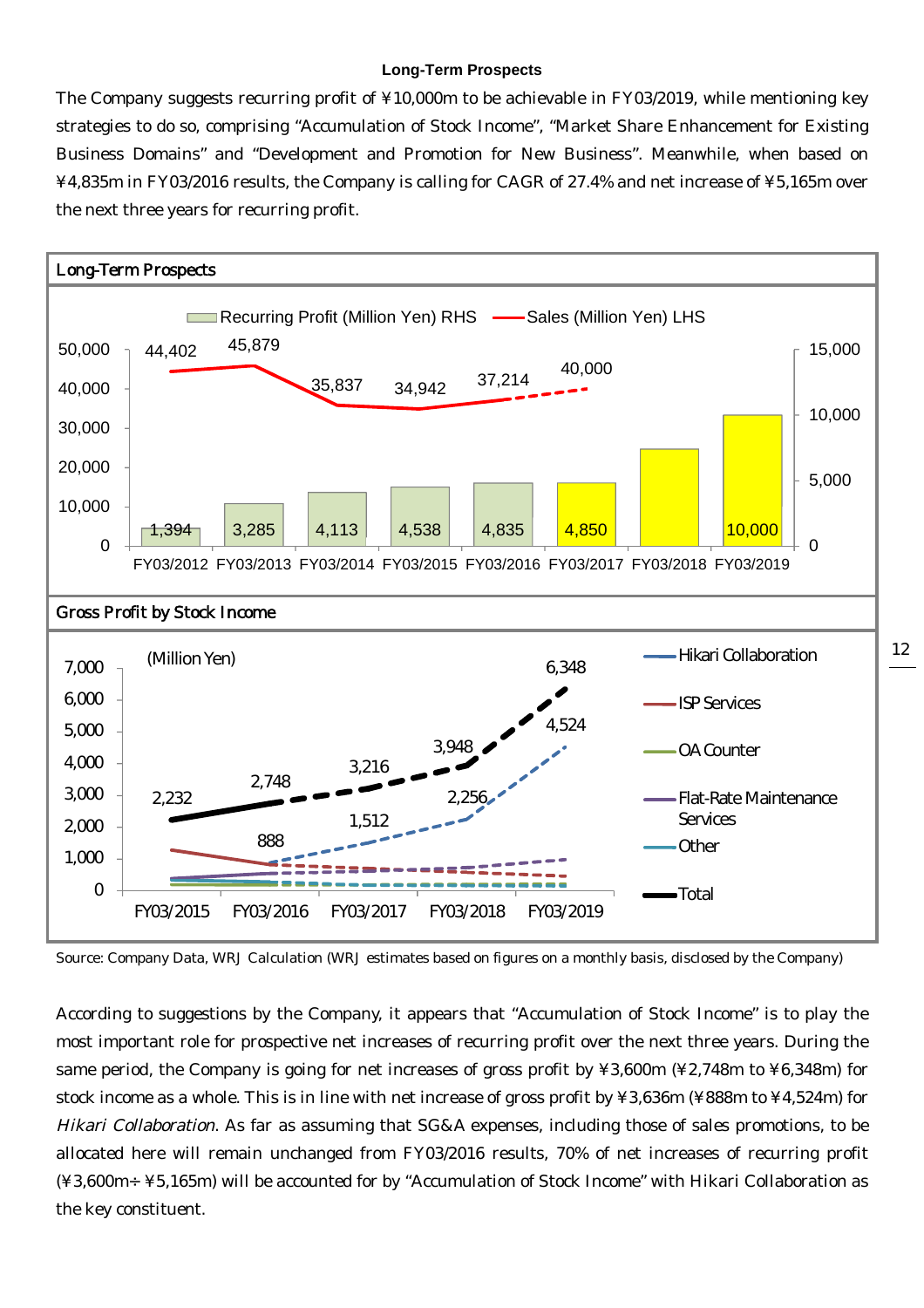In Q1 to Q2 FY03/2017 results, gross profit came in at ¥8,563m (down 1.5% YoY), while flow income on an outright sales basis saw gross profit of ¥7,003m (down 6.5%) and stock income ¥1,560m (up 29.4%), implying that stock income accounted for 18.2% (up 4.3% points) of total. Gross profit stemming from stock income was driven by steadily increasing number of subscribed lines for Hikari Collaboration. As this is offered to customers together with ISP (Internet Service Provider) services and thus gross profit is coming down for existing ISP services. In regards to stock income of OA counter and flat-rate maintenance services to be obtained by maintenance & services associated with business phones, copiers, etc., gross profit is steadily on the rise. At the end of the day, all those trends are expected to persist towards FY03/2019.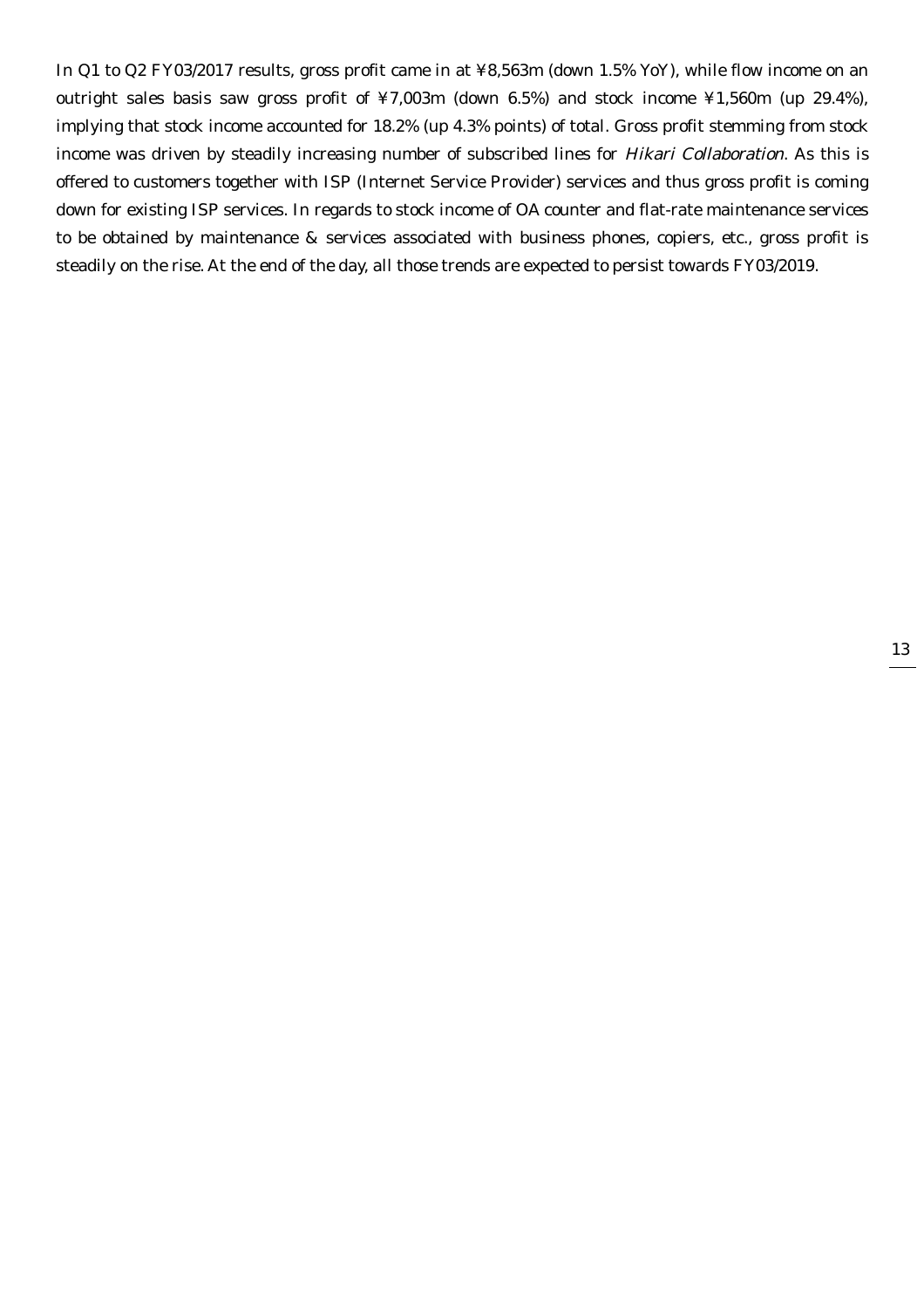## 4.0 Business Model

#### **"Innovated Future for Life & Office"**

The Company, mentioning "Innovated Future for Life & Office" as catchphrase, is running operations to sell diverse merchandises to small businesses, sole proprietors and consumers, while providing them with services at the same time. Meanwhile, the Company plays a part of corporate business in the HIKARI TSUSHIN group. The Company started up its capital & operational tie-up with HIKARI TSUSHIN, INC., triggered by acceptance of capital injections from HIKARI TSUSHIN, INC., made in 2006. Then, in order to further promote operational tie-up with the Company, HIKARI TSUSHIN, INC. implemented tender offer for the Company's shares, while procuring the shares from the market at the same time, having resulted in HIKARI TSUSHIN, INC. becoming the parent company on 27 June 2013.



Source: Company Data

Meanwhile, according to release on 9 December 2016, the Company has concluded buy back of own shares, aiming at "implementation of flexible capital policy in response to changes in the business environment and return of earnings to shareholders". Said share buyback based on resolution of the Board of Directors held on 10 August was concluded with acquisition period of 1 December to 8 December, acquired number of shares as many as 189,800 and acquisition amount of ¥135m.